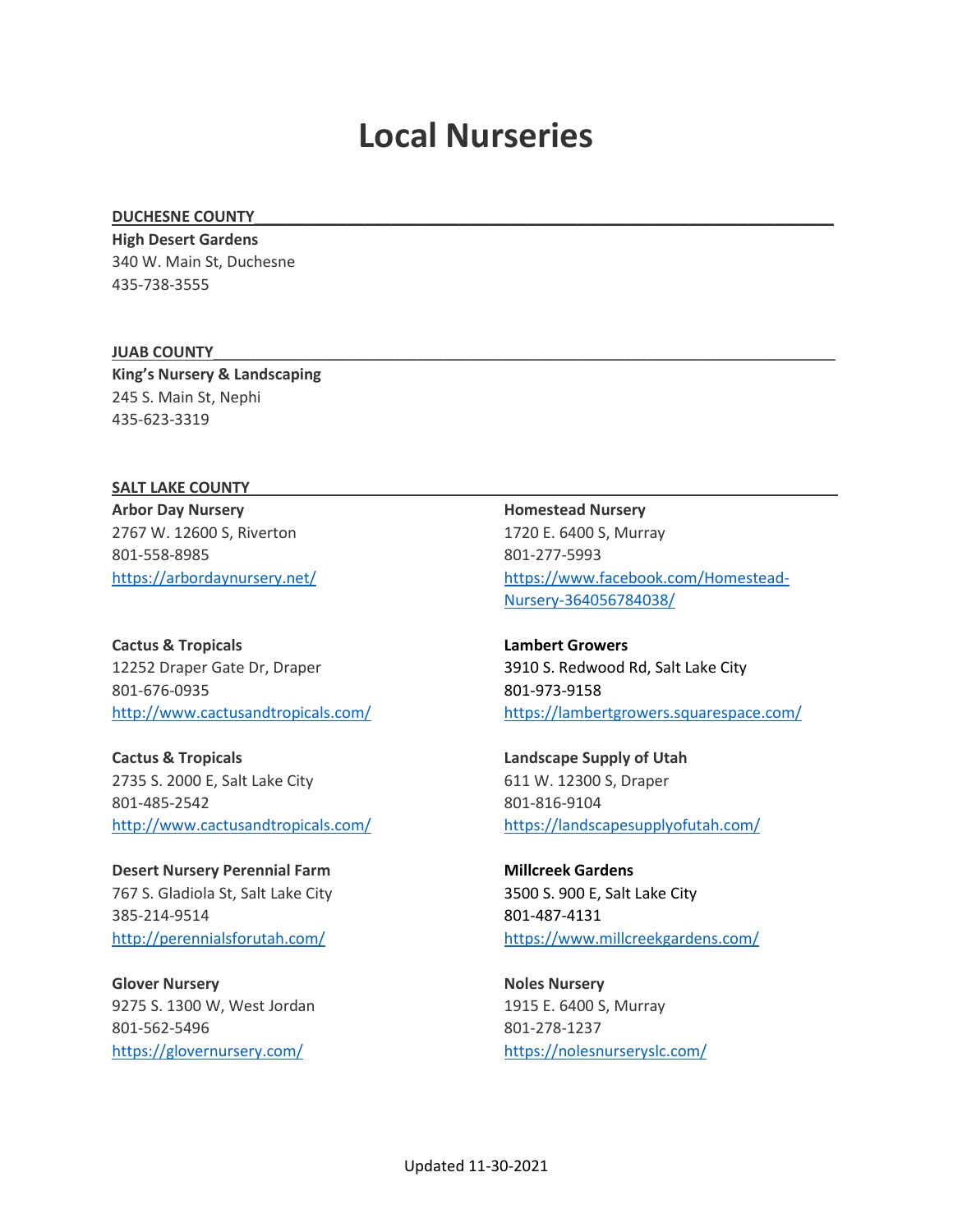**Progressive Plants** 10252 S. Bacchus Hwy, Copperton 801-565-7333 <https://www.progressiveplants.com/>

**West Side Nursery** 397 W. Winchester Rd, Murray 801-262-8545 <https://www.wsidenursery.com/>

**Western Garden Center** 550 S. 600 E, Salt Lake City 801-364-7871 <https://westerngardens.com/>

**Western Garden Center** 4050 W. 4100 S, West Valley City 801-968-4711 <https://westerngardens.com/>

**Winchester Gardens** 389 W. Winchester St, Murray 801-269-9229 <http://www.winchesternursery.com/>

SANPETE COUNTY

**Lindsay Garden Center** 465 E. 100 N, Manti 435-835-7692 <https://www.facebook.com/Lindsay-Garden-Center-139293146242132/>

**Skyview Landscape Nursery** 385 N. Main St, Centerfield 435-528-3679 <https://skyview-landscape-nursery.business.site/>

**UINTAH COUNTY**\_\_\_\_\_\_\_\_\_\_\_\_\_\_\_\_\_\_\_\_\_\_\_\_\_\_\_\_\_\_\_\_\_\_\_\_\_\_\_\_\_\_\_\_\_\_\_\_\_\_\_\_\_\_\_\_\_\_\_\_\_\_\_\_\_\_\_\_\_\_\_ **Allred's Yard & Garden** 2254 US-40, Ballard 435-722-0898 <https://www.facebook.com/ALLREDSYARDGARDEN/>

**Basin Nursery & Garden Center** 3150 N. Vernal Ave, Vernal 435-789-5600 <http://www.basinnursery.com/>

**Split Mountain Garden Center** 9122 E. Highway 40, Jensen 435-789-5512 <https://www.splitmountainfarm.com/>